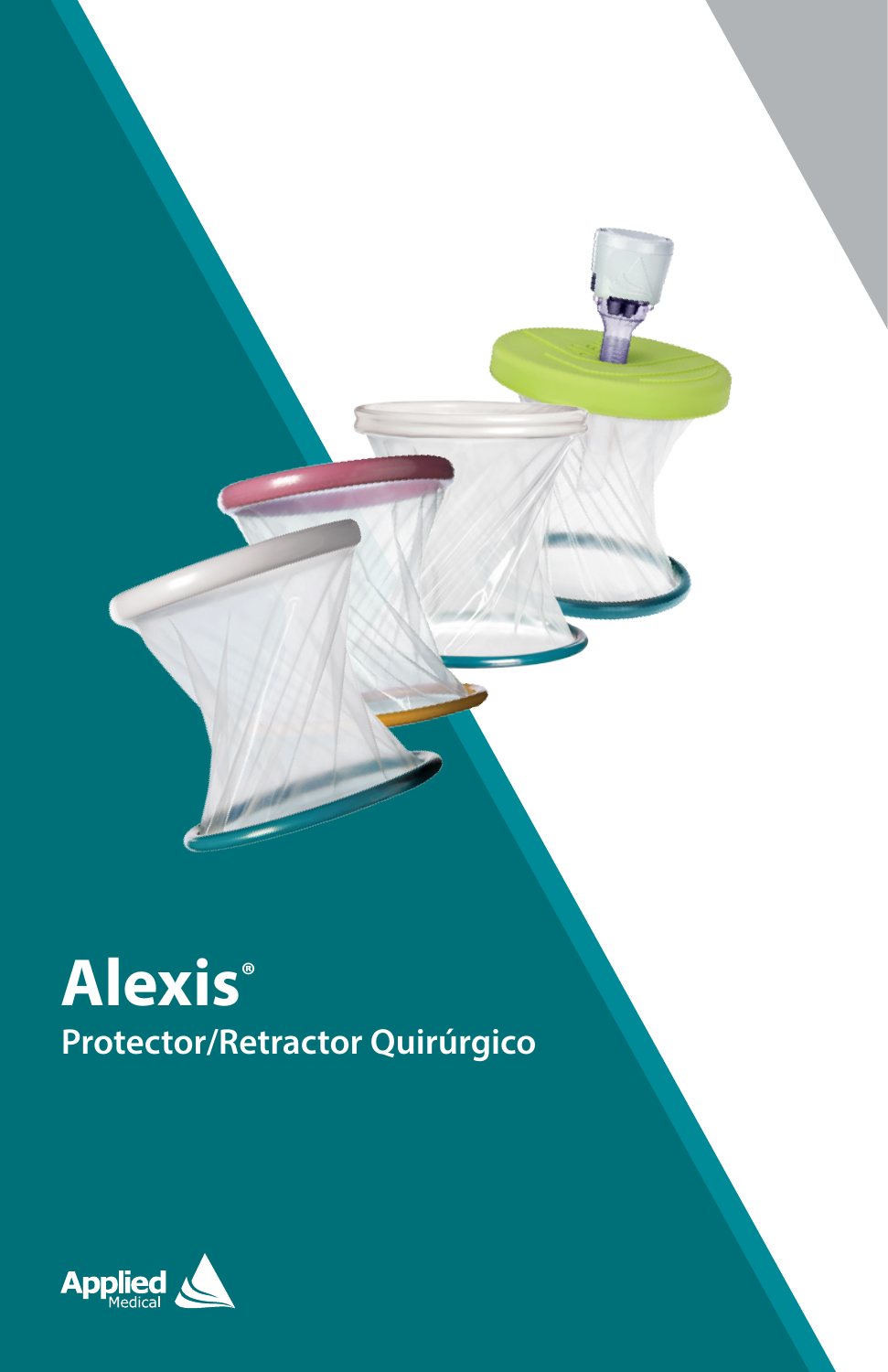# ¿FORMA PARTE EL ALEXIS DE SUS TRATAMIENTOS ESTÁNDAR? MARCA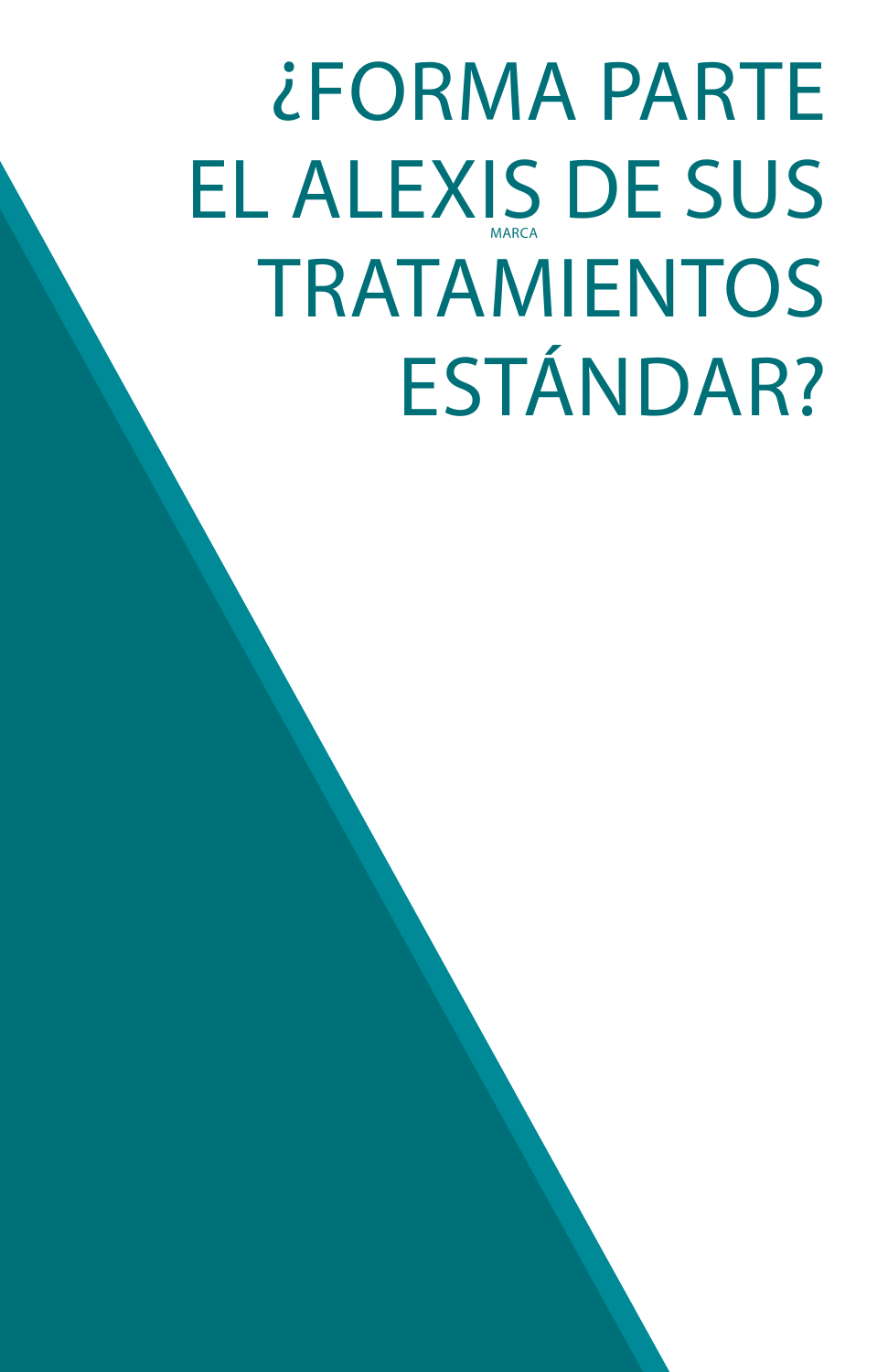## Proteje cada incisión con Alexis Protector de Heridas

## **Tasa SSI de la Incisión Superficial – Protector Alexis vs Retractores Estandar**



\*RRR (relative risk reduction) was defined as the proportion of the control group (standard retractors) experiencing a given outcome minus the proportion of the treatment group<br>(Alexis protector) experiencing the outcome,

## **360º Protección:**

Reduce la infección herida quirúrgica<sup>1-5</sup>

Proteje la incisión de la invasión bacteriana<sup>6,7</sup>

Mantiene la humedad facilitando la cicatrización<sup>8</sup>

## **360º Retención atraumática:**

Maximiza la exposición con una incisión mínima

Ofrece una exposición sin dolor ni trauma asociados a los puntos prolongados de retracción

Facilita la retracción son manos libres, reduciendo la tensión, incomodidad y fatiga asociados con los retractores tradicionales.9

Crea un efecto tapón que minimiza la pérdida de sangre<sup>4</sup>

## **Importante versatilidad:**

Permite la protección y retracción a un amplio ámbito de especialidades, medidas de paciente e incisiones

Facilita un montaje rápido y sin esfuerzo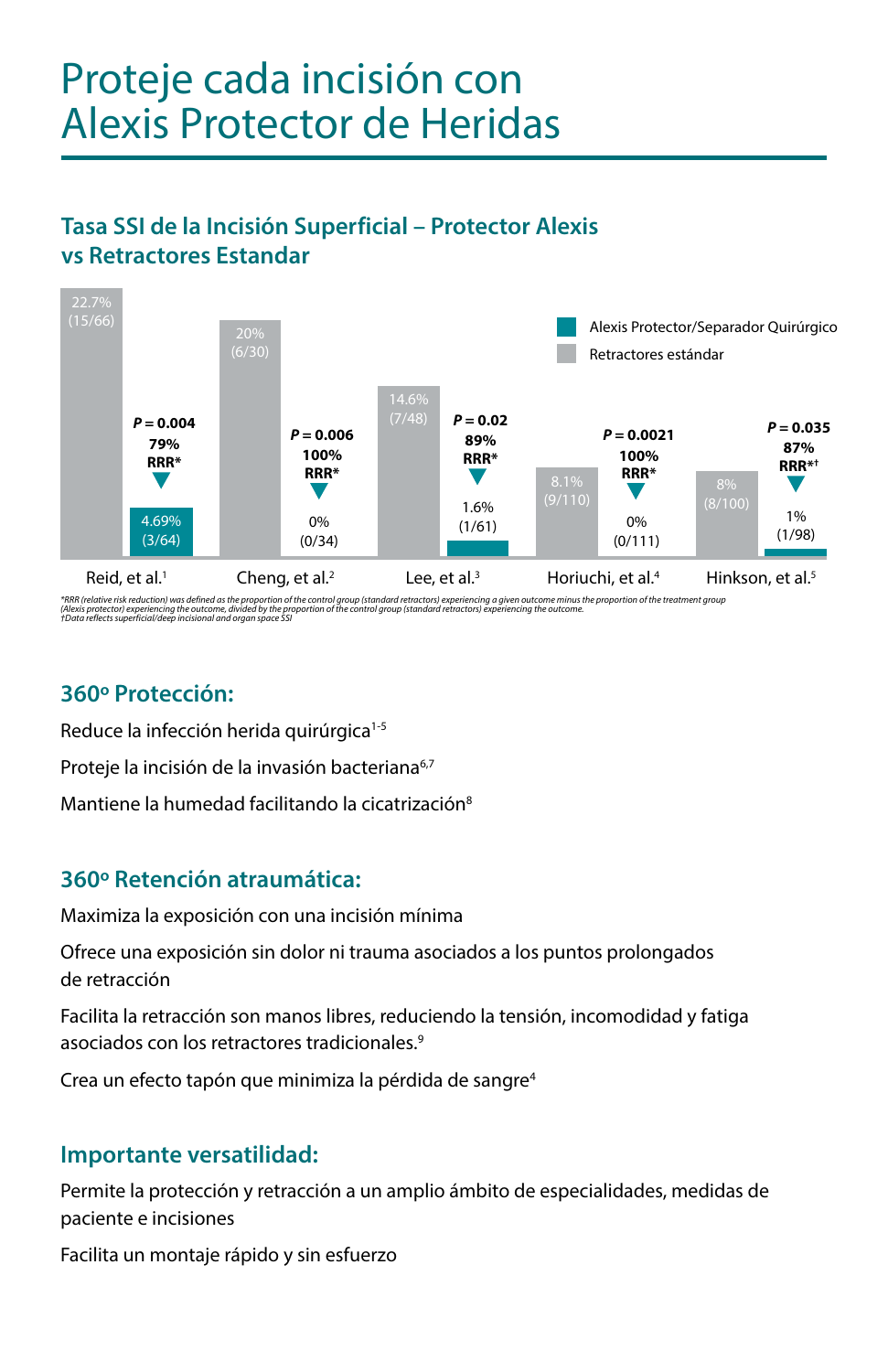## Procedimientos de Utilización



### **Colon y Recto**

Creación de Estoma (XXP) Colectomía Lap (P, M Sistema Laparoscópico) Colectomía Abierta (G, XG, XXG)



#### **Bariatrica**

Gastrectomía en Manga Lap (XXP) Bypass Gástrico Lap (XP, P) Bypass Gástrico Abierto (G, XG)



### **General**

Reparación de Hernia Inguinal (XP, P) Tiroidectomía (XP, P) Apendicectomía (P, M)

Esplenectomía (G, XG) Pancreatectomía (G, XG) Procedimiento de Whipple (XXG)



### **Cardiotorácica**

Cirugía Toracoscópica Video-Asistida (VATS) (XXP, XP, P) Reparación/Sustitución de la Válvula Mitral (P, M) Toracotomía (P, M)



#### **OB/GINE**

Ligadura de trompas Post parto (XXP, XP) Salpingooforectomía Bilateral (XP, P) Histerectomía Lap (P, M Sistema Laparoscópico) Cesárea (G, XG) Mini-Laparotomía (P, M)

Miomectomía (P, M) Histerectomía Total Abdominal (P, M, G)



#### **Mama**

Lumpectomía (XP, P) Mastectomía (P, M) Biopsia del Ganglio Centinela (XXP, XP, P)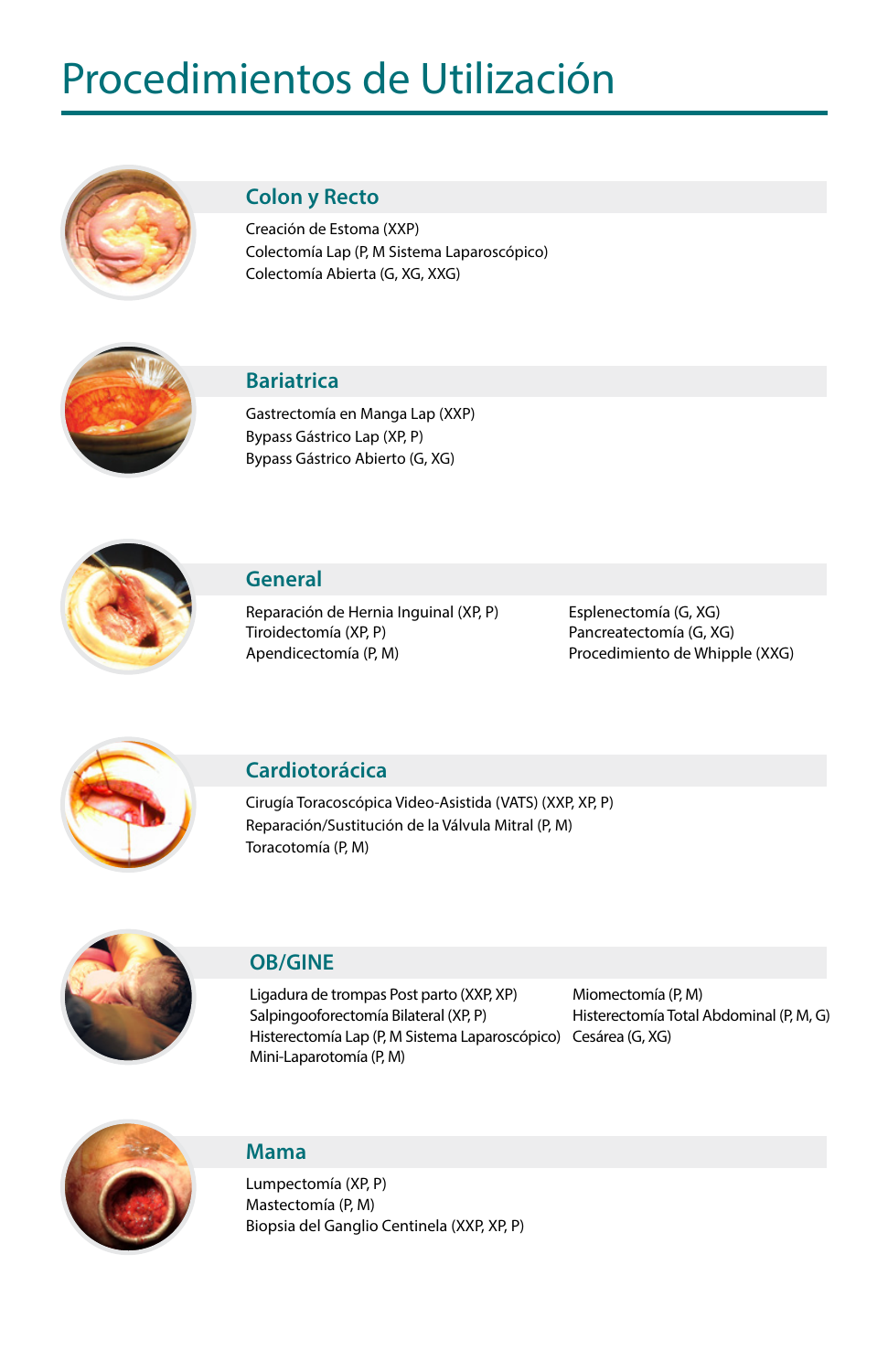## **Evidencias Clinicas** Soporte del uso de Alexis Protector de heridas

*"[T]he use of plastic-sheath wound retractors such as the Alexis® O C-Section Retractor compared to the traditional Collins self retaining metal retractor in low risk women, having the first cesarean is associated with a significantly reduced risk of surgical site infection."*

#### *"There is significant reduction in the use of electric cautery for subcutaneous bleeding, bowel handling and postoperative pain. Operator satisfaction is improved and postoperative pain is less."*

Hinkson L, Siedentopf J-P, Weichert A, Henrich W. Surgical site infection in cesarean sections with the use of a plastic sheath wound retractor compared to the traditional self-retaining metal retractor. *Eur J Obstet Gynecol Reprod Biol.* 2016;203:232-238. (Level of Evidence 1)

#### *"Impervious plastic wound protectors reduce the risk of SSI when employed in non-trauma-related gastrointestinal and biliary tract surgery. Wound protectors represent a safe and simple intervention that may reduce postoperative morbidity and mortality."*

Edwards JP, Ho AL, Tee MC, Dixon E, Ball CG. Wound protectors reduce surgical site infection: A meta-analysis of randomized controlled trials. *Ann Surg*. 2012;256(1):53-59. (Level of Evidence 1)

#### *"Superficial incisional SSI was significantly diminished in the ALEXIS wound retractor group (P=0.006)."*

Cheng KP, Roslani AC, Sehha N, et al. ALEXIS O-Ring wound retractor vs conventional wound protection for the prevention of surgical site infections in colorectal resections. *Colorectal Dis*. 2012;14(6):346-351. (Level of Evidence 1)

#### *"[E]nteric organisms were cultured twice as often from the inside surface of the retractor compared with the outside surface of the retractor (49% vs 26%, respectively; P < 0.0001)."*

*...*

*...*

*"[U]se of a plastic wound retractor may result in reduced enteric bacterial colonization of the surgical incision site during gastrointestinal surgery. Reduced colonization of the surgical incision site by enteric bacteria due to the use of a plastic wound retractor should result in a reduction in SSI following gastrointestinal surgery."*

Mohan HM, McDermott S, Fenelon L, et al; Members of the University College Dublin Wound Retractor Study Group. Plastic wound retractors as bacteriological barriers in gastrointestinal surgery: A prospective multi-institutional trial. *J Hosp Infect.* 2012;81(2):109-113. (Level of Evidence 2)

#### *"These results suggest that the [wound protector] protects an incision site from bacterial invasion."*

Horiuchi T, Tanishima H, Tamagawa K, et al. A wound protector shields incision sites from bacterial invasion. *Surg Infect (Larchmt)*. 2010;11(6):501-503. (Level of Evidence 4)

#### *"In this study the use of barrier wound protection in elective open colorectal resectional surgery resulted in a clinically significant reduction in incisional surgical site infections."*

#### *"There was a significant reduction in the incidence of incisional surgical site infections when the wound protector was used: 3 of 64 (4.7%) vs 15 of 66 (22.7%); P = .004."*

Reid K, Pockney P, Draganic B, Smith SR. Barrier wound protection decreases surgical site infection in open elective colorectal surgery: A randomized clinical trial. *Dis Colon Rectum*. 2010;53(10):1374-1380. (Level of Evidence 1)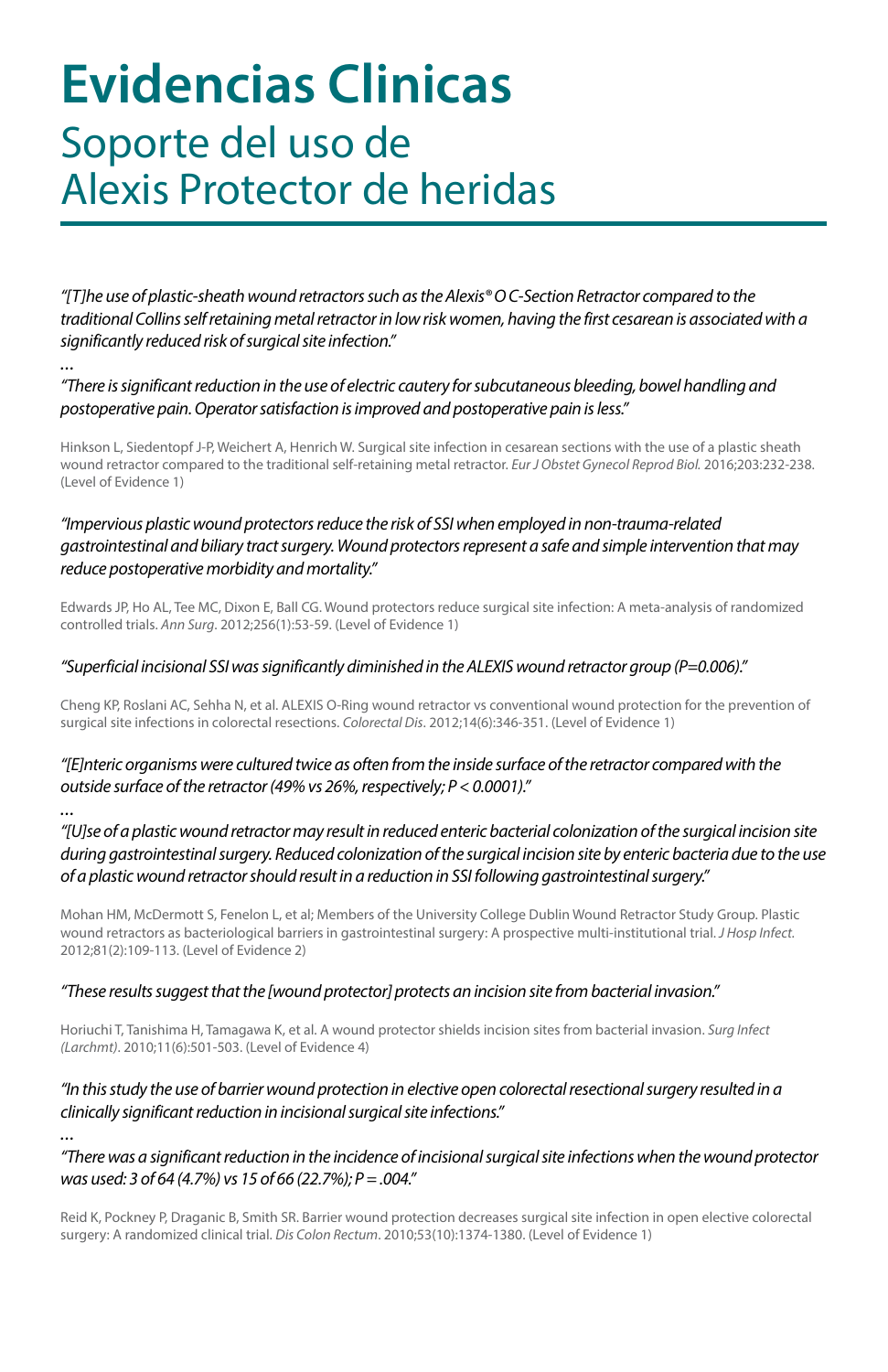#### *"Our data demonstrate that a statistically significant reduction in the incidence of wound infection was achieved*  with the use of a wound-protection device. This device provides a simple intervention that may eventually have a *large impact on the incidence of surgical wound infection and therefore annual health care expenditures."*

Lee P, Waxman K, Taylor B, Yim S. Use of wound-protection system and postoperative wound-infection rates in open appendectomy: A randomized prospective trial. *Arch Surg*. 2009;144(9):872-875. (Level of Evidence 1)

*"We found that the wound retractor/protector prevented the incision site from drying, decreased tissue damage, and facilitated the migration of neutrophils, suggesting a preventive effect of the device with respect to wound infection."*

*...*

#### *"The studied wound retractor/protector effectively protects wound tissue from damage due to environmental factors experienced during surgery."*

Horiuchi T, Nakatsuka S, Tanishima H, et al. A wound retractor/protector can prevent infection by keeping tissue moist and preventing tissue damage at incision sites. *Helix Review Series: Infectious Diseases*. 2007;(3):17-23. (Level of Evidence 5)

#### *"Wound infection was significantly diminished in the With Alexis retractor group (p=0.0021)."*

Horiuchi T, Tanishima H, Tamagawa K, et al. Randomized, controlled investigation of the anti-infective properties of the Alexis retractor/protector of incision sites. *J Trauma*. 2007;62(1):212-215. (Level of Evidence 1)

## **STOP WOUND INFECTION.com**

**Consulte www.stopwoundinfection.com para más información acerca de la prevención**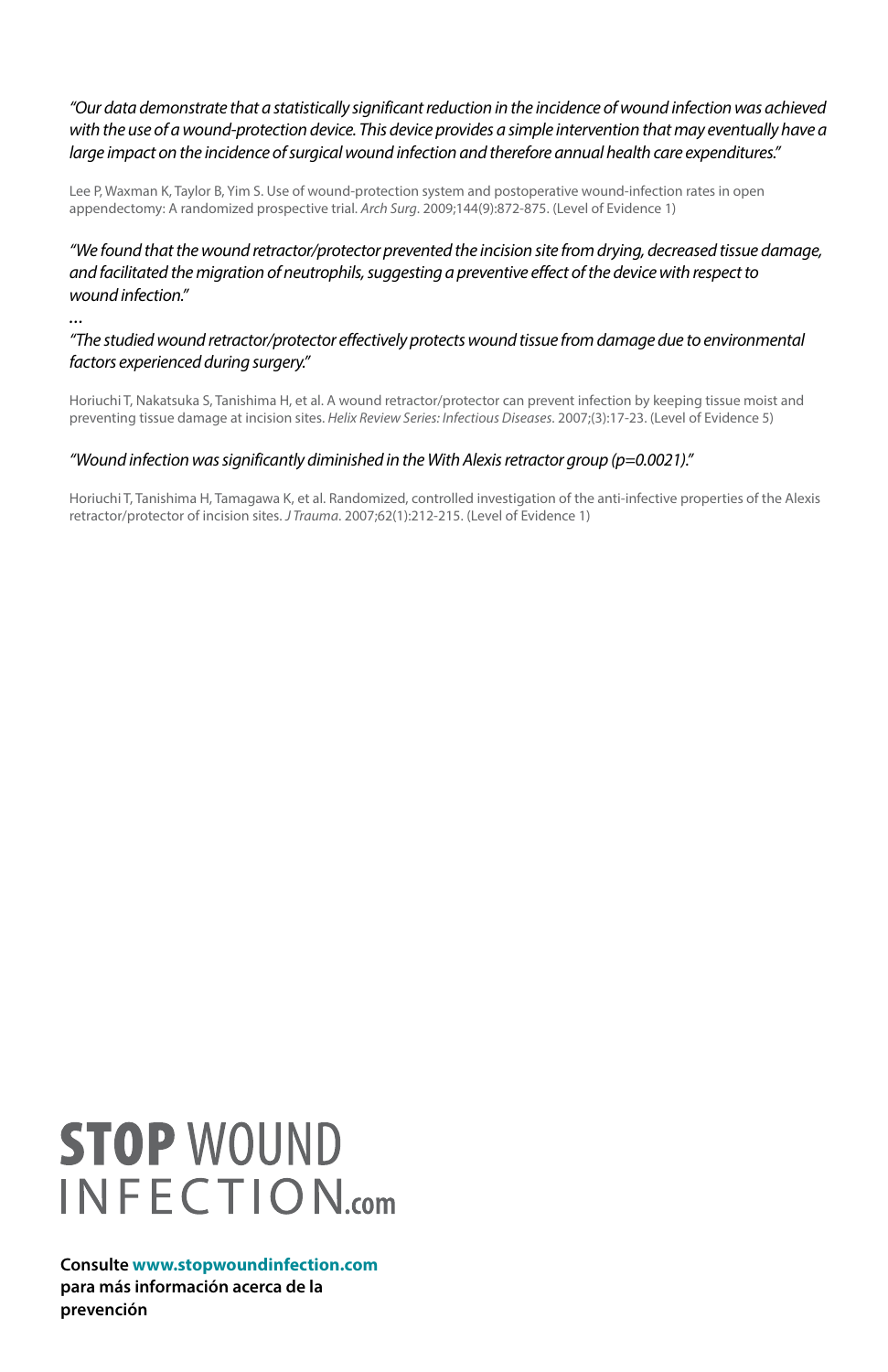

## **Alexis® O Protector/Retractor Quirúrgico**

*Aro rígido de retracción para maximizar la exposición*

| Referencia | Tamaños   | Longitud<br>manga | Rango<br>Incisión | Cantidad/<br>Caja |
|------------|-----------|-------------------|-------------------|-------------------|
| C8401      | Pequeño   | 18 <sub>cm</sub>  | $25-6cm$          | Caja/5            |
| C8402      | Mediano   | 18 <sub>cm</sub>  | $5-9cm$           | Caja/5            |
| C8403      | Grande    | 25cm              | $9-14cm$          | Caja/5            |
| C8404      | X-Grande  | 34cm              | $11-17cm$         | Caja/5            |
| C8405      | XX-Grande | 36cm              | 17-25cm           | Caja/5            |



*Aro flexible de retracción para conformidad anatómica*

| Referencia | Tamaños              | Longitud<br>manga | Rango<br>Incisión | Cantidad/<br>Caja |
|------------|----------------------|-------------------|-------------------|-------------------|
| C8313      | XX-Pequeño           | 20cm              | $1-3cm$           | Caja/5            |
| C8323      | XX-Pequeño,<br>Short | 11cm              | $1-3cm$           | Caja/5            |
| C8312      | X-Pequeño            | 19cm              | $2-4cm$           | Caja/5            |
| C8322      | X-Pequeño,<br>Short  | 13cm              | $2-4cm$           | Caja/5            |
| C8301      | Pequeño              | 18cm              | $2.5-6cm$         | Caja/5            |
| C8302      | Mediano              | 18 <sub>cm</sub>  | $5-9cm$           | Caja/5            |
| C8303      | Grande               | 25cm              | $9-14cm$          | Caja/5            |
| C8304      | X-Grande             | 34cm              | $11-17cm$         | Caja/5            |



## **Alexis O Retractor Quirúrgico para Cesárea**

*Aro rígido de retracción para maximizar la exposición uterina*

| Referencia | Tamaños  | Longitud<br>manga | Rango<br>Incisión | Cantidad/<br>Caia |
|------------|----------|-------------------|-------------------|-------------------|
| G6313      | Grande   | 25cm              | $9-14cm$          | Caja/5            |
| G6314      | X-Grande | 34cm              | $11 - 17$ cm      | Caja/5            |